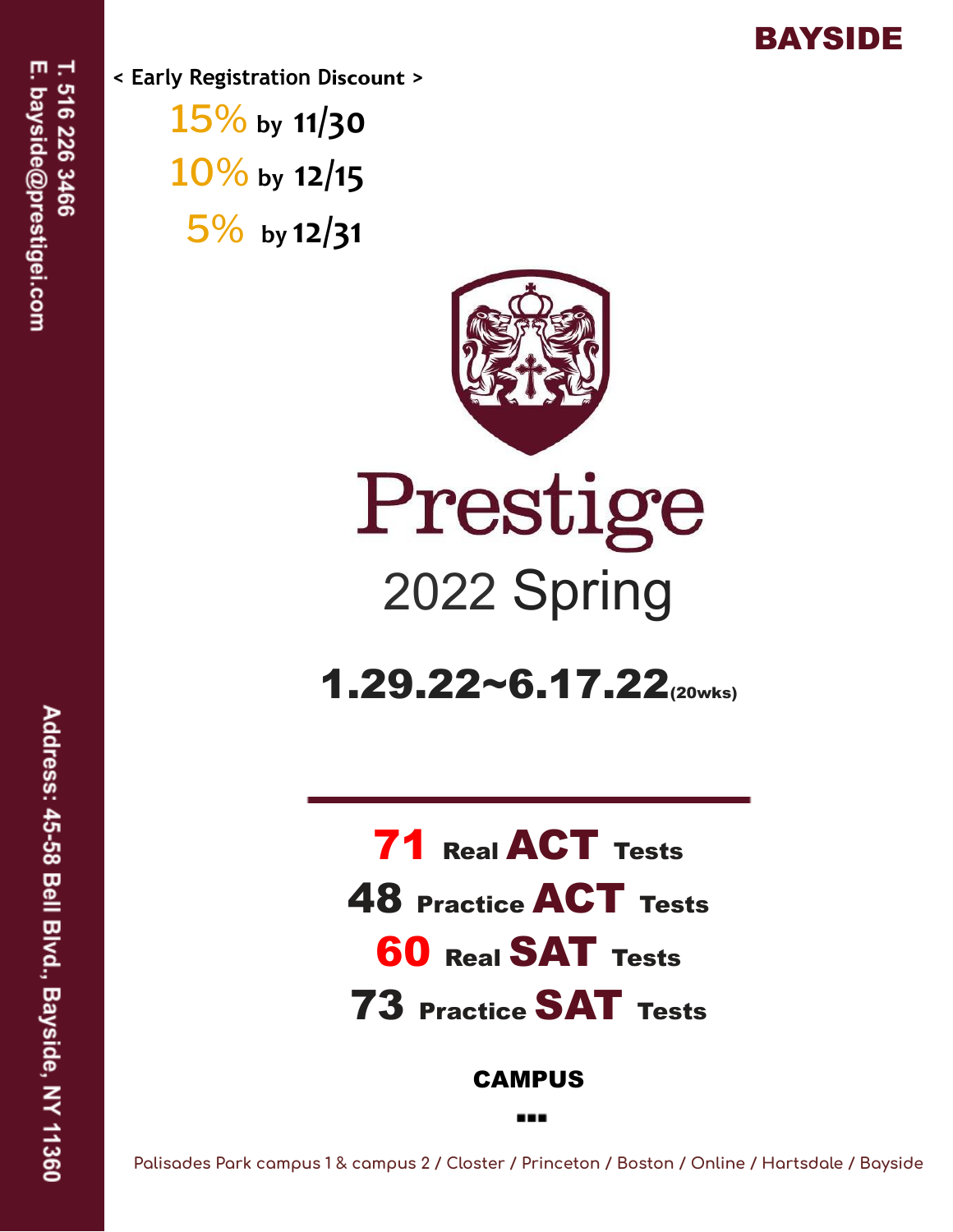

\*Material fee of \$100 will be applied to all our classes. Subject to Change to reflect test date/deadline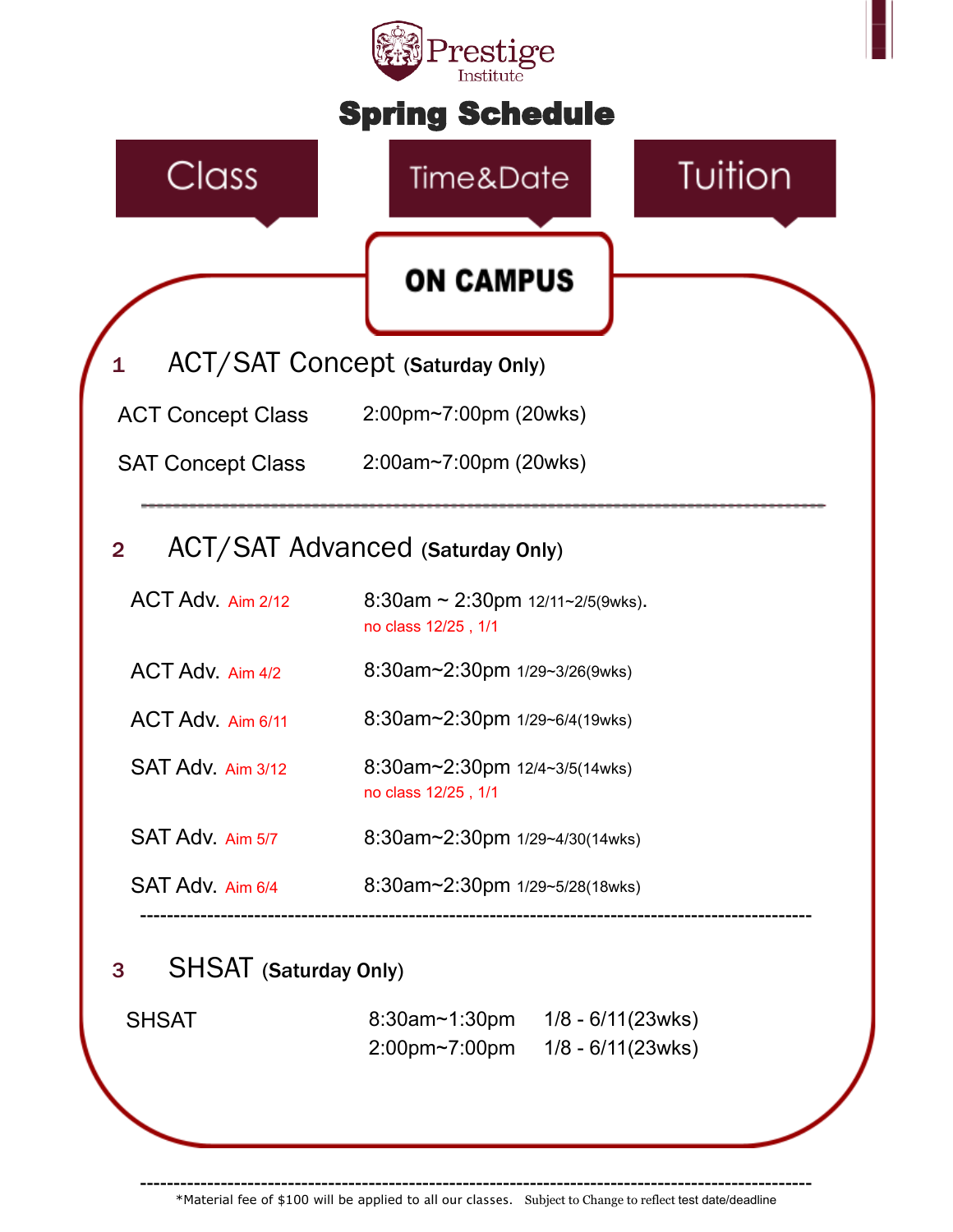|                         | Prestige<br>Institute                         |                                                   |
|-------------------------|-----------------------------------------------|---------------------------------------------------|
|                         | <b>Fall Schedule</b>                          |                                                   |
| Class                   | Time&Date                                     | Tuition                                           |
|                         | <b>ON CAMPUS</b>                              |                                                   |
| 5 Common Core Test Prep |                                               |                                                   |
| 4th grade               | $(Math)$ $1/8 - 3/26$<br>(English) 1/8 - 4/23 | Saturday 8:30-10:00 am<br>Saturday 10:00-10:30 am |
| 5th grade               | $(Math)$ $1/8 - 3/26$<br>(English) 1/8 - 4/23 | Saturday 8:30-10:00 am<br>Saturday 10:00-11:30 am |
| 6th grade               | $(Math)$ $1/7 - 3/25$<br>(English) 1/7-4/22   | Friday 4:00-5:30 pm<br>Friday 5:30-7:00 pm        |
| 7th grade               | $(Math)$ $1/7 - 3/25$<br>(English) 1/7 - 4/22 | Saturday 8:30-10:00 am<br>Saturday 10:00-11:30 am |
| 6                       | After School Program (M-F/ 3:30-6:30)         |                                                   |
| 4th grade               |                                               | Feb - 6/10/22                                     |
| 5th grade               |                                               | Feb - 6/10/22                                     |
| 6th grade               |                                               | Feb - $6/10/22$                                   |
| 7th grade               |                                               | Feb - 6/10/22                                     |

**----------------------------------------------------------------------------------------------------** \*Material fee of \$100 will be applied to all our classes. Subject to Change to reflect test date/deadline